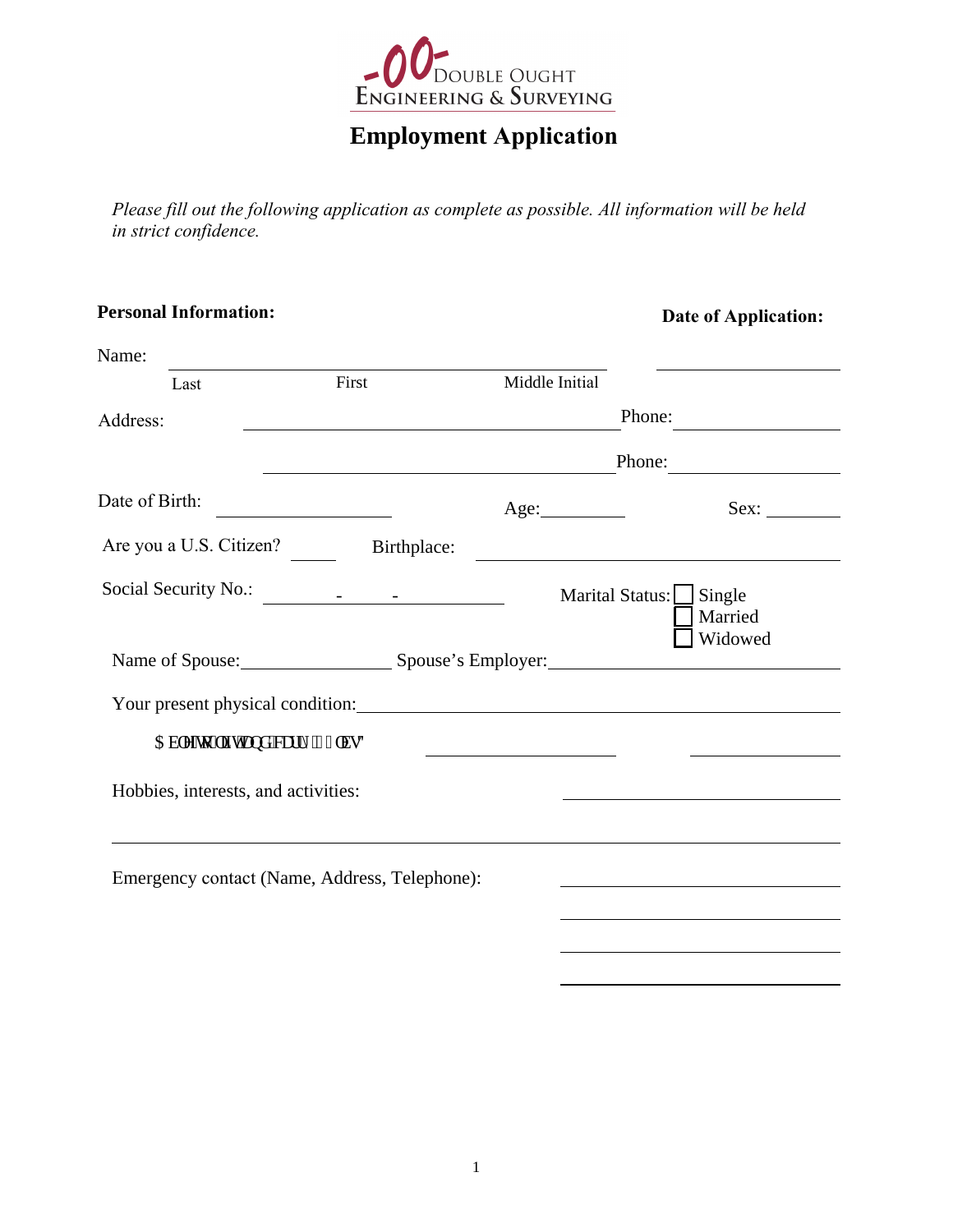### **General Data:**

Kinds of work best qualified to do:

Type of work preferred:

List your skills and areas of knowledge:

Salary expected:

Date available for work: \_\_\_\_\_\_\_

### **Work Experience:**

| <b>Employers</b>           | <b>Work Description</b> | Dates and Salary     |
|----------------------------|-------------------------|----------------------|
| Name:                      |                         | From:                |
| Address:                   |                         | To:                  |
| Business:                  |                         | <b>Start Salary:</b> |
| <b>Reason For Leaving:</b> |                         | Final Salary:        |
|                            |                         |                      |
| Name:                      |                         | From:                |
| Address:                   |                         | To:                  |
| Business:                  |                         | <b>Start Salary:</b> |
| <b>Reason For Leaving:</b> |                         | Final Salary:        |
|                            |                         |                      |
| Name:                      |                         | From:                |
| Address:                   |                         | To:                  |
| Business:                  |                         | <b>Start Salary:</b> |
| <b>Reason For Leaving:</b> |                         | Final Salary:        |
|                            |                         |                      |

May we communicate with your employers, both past and present?

If not, why?